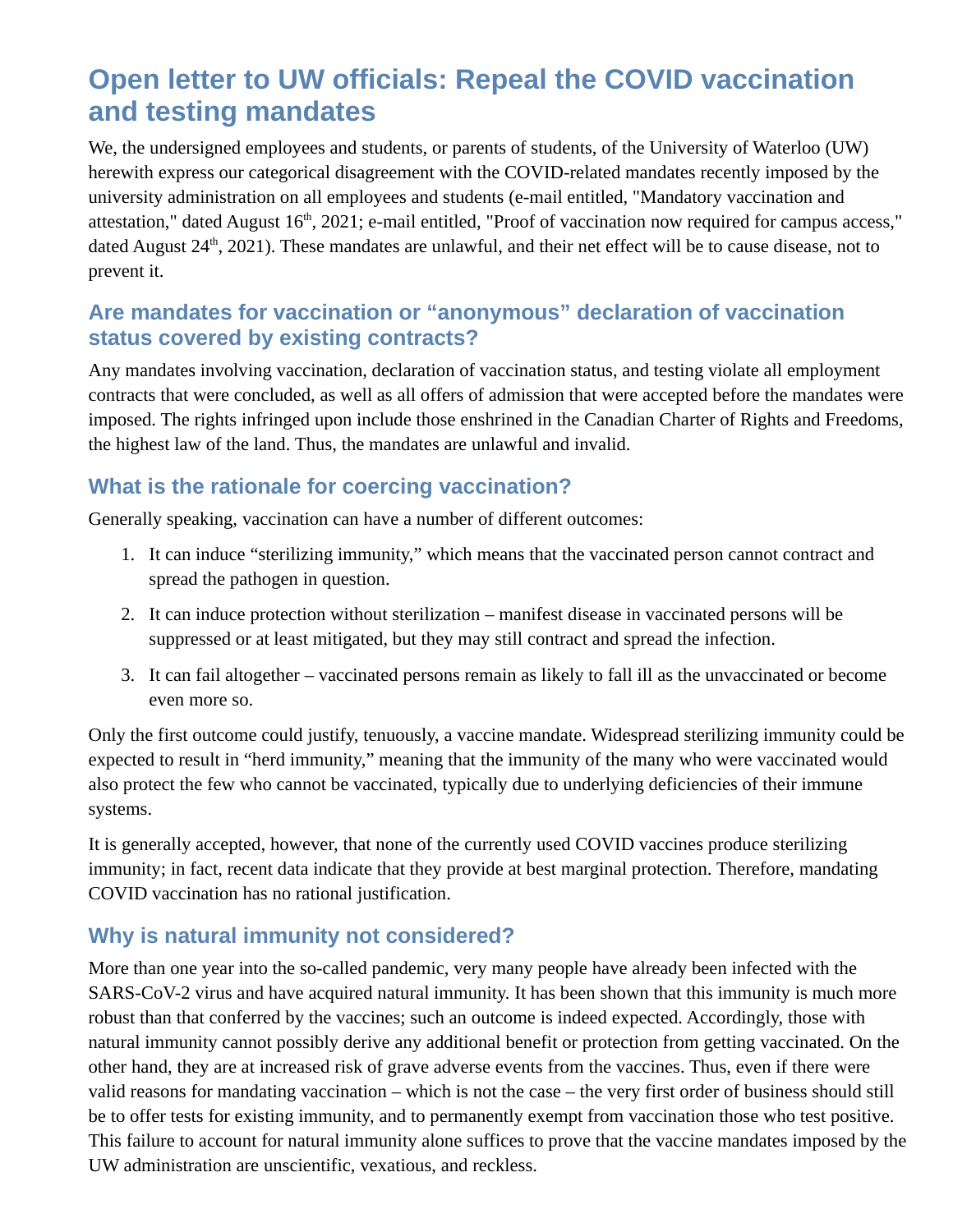# **Healthy people don't transmit COVID-19.**

While PCR methods have their legitimate uses in diagnosing infectious diseases, there is no good reason for using them on persons who are not sick. Numerous studies have confirmed that the SARS-CoV-2 virus can be detected in cell culture only in samples from patients who are clinically sick, or whose symptoms subsided only a few short days ago. Those same studies determined that viral nucleic acids remained detectable by PCR in samples for weeks and even months after cell cultures had turned negative. Only cell cultures detect live viruses; in contrast, PCR will also detect non-viable virus particles and even fragments of viral nucleic acids.

A very large study conducted in Wuhan, China, which enrolled almost 10 million people, failed to trace any cases of clinical disease to contagion from PCR-positive but asymptomatic individuals. All of these findings indicate that a positive PCR test alone does not imply contagiousness. The testing mandates imposed on those members of the UW community who refuse to provide proof of vaccination are therefore without any scientific basis. Moreover, the very frequent repetition of these tests – twice weekly – will harm the very tender mucous membranes of the nasal cavity, which unlike those e.g. in the oral cavity are not able to withstand mechanical stress. Such frequently repeated trauma will cause pain and bacterial infections. This scientifically baseless and burdensome testing schedule is clearly designed to make peoples' lives miserable and to pressure them into getting vaccinated.

#### **Are UW administrators really unaware of the numerous grave adverse effects of the COVID vaccines?**

Several leading UW administrators – notably President Vivek Goel, Provost James Rush, and VP Research Charmaine Dean – come from a public health or biomedical science background. Professional due diligence should therefore have acquainted them with the many kinds of severe adverse effects of the vaccines that have been reported in the medical literature. While the literature so far contains only case reports or smallscale studies on adverse events, a very large number of vaccine-related deaths and injuries is evident in the adverse events reporting systems of the U.S, the U.K., and the European Union. Even these systems, however, do not reflect the full magnitude of the problem. The independent advocacy group "America's Frontline Doctors," whose membership includes many very experienced physicians, has filed for an injunction against the existing vaccine emergency use authorizations, asserting that as many as 55,000 vaccine-related deaths have been reported to the federal authorities in the U.S. alone. Over and above these deaths, there are even more cases of grave and disabling disease such as heart attack, stroke, myocarditis, and multi-organ inflammatory disease. Such cases have been reported across all age groups.

This catastrophic outcome must be weighed against the tenuous benefits of vaccination. It must also be weighed against the minuscule risk of grave disease which the virus poses to persons of all ages without underlying disease, and particularly to adolescents and young adults such as our students. The risk-benefit balance of COVID vaccination is unambiguously negative. These vaccines should no longer be called "experimental," because the experiment has already ended in failure. Any further continuation of this failed "experiment" amounts to the wilful infliction of bodily harm.

#### **The vaccine mandates are divisive.**

Both the vaccinated and the unvaccinated can contract the virus and then spread it. On the other hand, members of neither group will actually spread the virus as long as they are not themselves ill.

People may object to vaccination for various reasons, including medical, religious, and philosophical ones. Whichever the case may be – the choice to get vaccinated remains a personal one, as guaranteed by the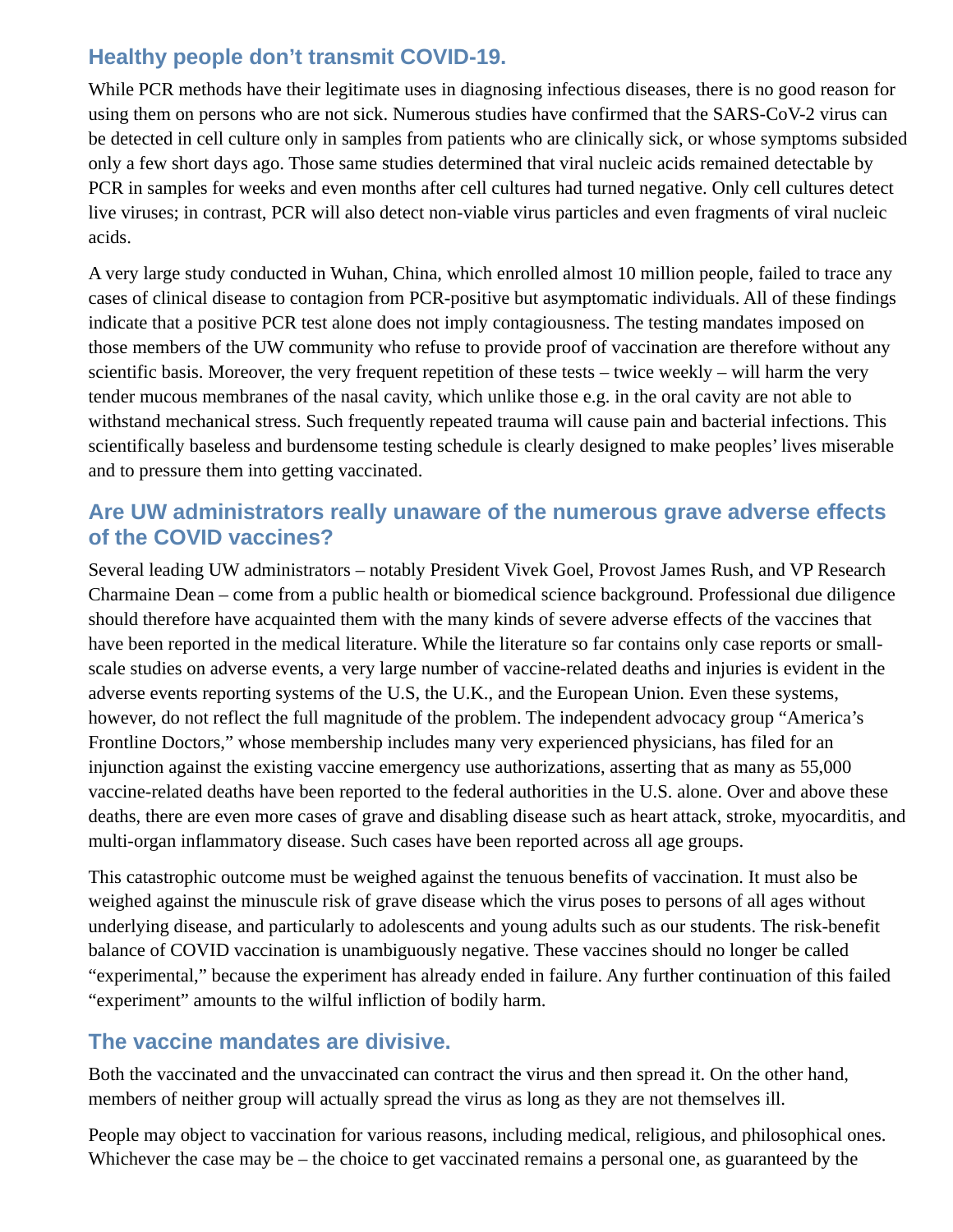Charter of Rights and Freedoms. Regardless of our choices, there is no need for us to be afraid of each other. For too long have we allowed ourselves to be alienated from one another and divided, for fear of a virus that is no more deadly or dangerous than the flu. It is high time that we leave this fear behind and resume our normal lives – in private, but also at work. UW's vaccine mandates won't help us do that; instead, they will further entrench fear and distrust. They will keep us divided at a time when the UW community should be coming together to revive the confident and forward-looking spirit for which Waterloo is well known.

# **We urge UW administrators to repeal the mandates.**

Beyond their divisiveness, the vaccine mandates will inflict more tangible harm. Given the size of UW's population of students and employees, it is certain that coerced vaccinations will result in severe injury and quite possibly even deaths. It is urgent that these irrational and unlawful coercive measures be repealed before it is too late.

#### **Resources**

- [America's Frontline Doctors](https://americasfrontlinedoctors.org/) provide scientific and medical information on COVID-19 disease and on the vaccines. See in particular the [news release](https://americasfrontlinedoctors.org/press_releases/aflds-files-lawsuit-seeking-immediate-injunctive-relief-revoking-the-emergency-use-of-covid-19-vaccines-based-on-disturbing-new-mortality-data/) on their lawsuit which contains the number of fatalities cited in the text.
- The [Canadian COVID Care Alliance](https://www.canadiancovidcarealliance.org/), too, provides a broad range of resources on COVID-19 and on its prevention and treatment. Of particular interest is their [Parent Guide to COVID-19 Vaccination,](https://www.canadiancovidcarealliance.org/media-resources/a-parent-guide-to-covid-19-vaccination/) authored by Dr. Byram Bridle, professor of viral immunology at the University of Guelph.
- The [Doctors for COVID Ethics](http://doctors4covidethics.org/) have authored several open letters and scientific analyses on COVID-19 vaccines. Some of these, including one on the [pharmacokinetics and toxicity of mRNA vaccines](https://doctors4covidethics.org/the-pfizer-mrna-vaccine-pharmacokinetics-and-toxicity/) and a [legal expert opinion on the use of mRNA vaccines in children](https://doctors4covidethics.org/expert-evidence-regarding-comirnaty-covid-19-mrna-vaccine-for-children/), were co-authored by UW Chemistry professor Michael Palmer, MD. The latter document provides literature references for most of the factual claims made in this open letter.
- The [Liberty Coalition Canada](https://www.libertycoalitioncanada.com/) has authored an [open letter to universities and colleges](https://www.libertycoalitioncanada.com/open-letter-to-universities-and-colleges) that spells out how mandates such as those imposed by the UW administration violate the rights vouchsafed by the Canadian Charter of Rights and Freedoms.
- [Children's Health Defense Canada,](https://childrenshealthdefense.ca/) in cooperation with lawyers Rocco Galati and Amina Sherazee of the [Constitutional Rights Centre,](https://www.constitutionalrightscentre.ca/) are preparing a lawsuit against all universities and colleges (including UW) which have issued these illegal vaccination and testing mandates. All students and employees affected by these mandates can join this lawsuit.

# **Signatories**

#### **UW-affiliated signatories**

| <b>Name</b>           | <b>Position/Role</b> | <b>Department/Program</b>  |
|-----------------------|----------------------|----------------------------|
| Michael Palmer, MD    | Faculty              | Chemistry                  |
| Edward R. Vrscay, PhD | Faculty              | <b>Applied Mathematics</b> |
| Richard Mann, PhD     | Faculty              | <b>Computer Science</b>    |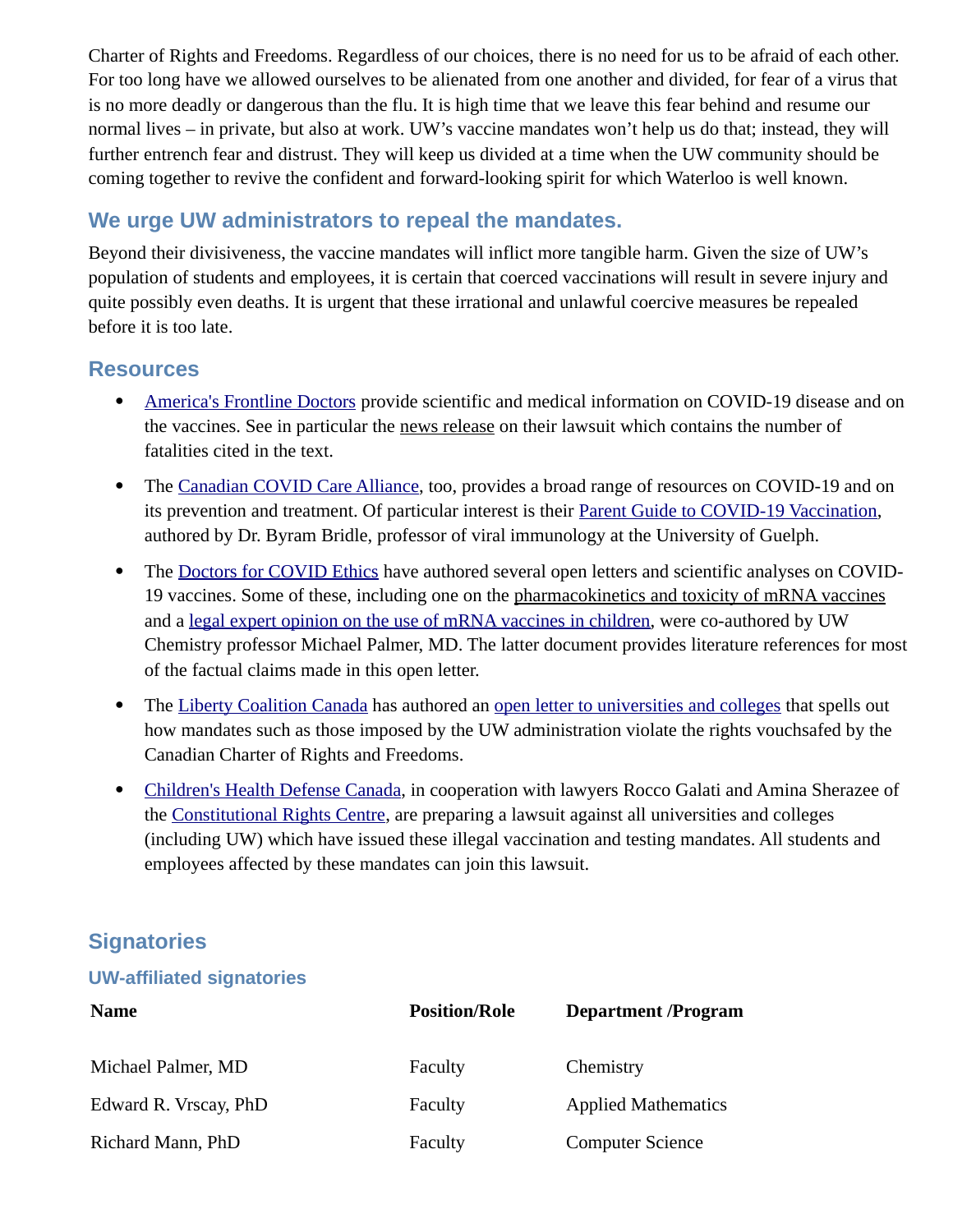| Wayne Oldford, PhD                                           | Faculty    | <b>Statistics and Actuarial Science</b> |
|--------------------------------------------------------------|------------|-----------------------------------------|
| Emily Schroeder, MLIS MA                                     | Staff      | <b>University Secretariat</b>           |
| Carmen Jaray                                                 | Staff      | <b>Central Stores</b>                   |
| Paula Petrie                                                 | Staff      | <b>Faculty of Engineering</b>           |
| Rosina Kharal                                                | Instructor | <b>Computer Science</b>                 |
| Susan Beth Martin, BScPharm RPh<br>BCGP, clinical pharmacist | Parent     |                                         |
| Jean-Claude and Renia Pasche                                 | Parents    |                                         |
| Jean-Luc Pasche                                              | Student    |                                         |
| Moneka Esa                                                   | Student    | Pharmacy (CAP)                          |
| Jason and Maureen Brintnell                                  | Parents    | <b>Health Science/Arts</b>              |
| Dr. K. Elizabeth Storjohann BSc, ND,<br><b>RTCMP</b>         | Parent     |                                         |
| Max Storjohann                                               | Student    | <b>Electrical Engineering</b>           |
| <b>Ashley Mackayla Gellatly</b>                              | Student    | Geography and Aviation                  |
| <b>Sherry Gellatly</b>                                       | Parent     |                                         |
| <b>Allister Talbot</b>                                       | Staff      | <b>Central Stores</b>                   |
| Natalie Potkidis                                             | Student    | Optometry                               |
| Joana Potkidis                                               | Parent     |                                         |
| Katia Naccarato                                              | Student    | <b>Actuarial Science</b>                |
| Paul Ferrara                                                 | Student    | Planning                                |
| Chris Vitols                                                 | Student    | <b>Architectural Engineering</b>        |
| Rob Vitols                                                   | Parent     |                                         |
| Lorri Vitols                                                 | Parent     |                                         |
| Nadine Osman                                                 | Student    | <b>Health Science</b>                   |
| Ned Osman                                                    | Parent     |                                         |
| Maria Barichello                                             | Staff      | <b>Student Success Office</b>           |
| Dr. Rebecca Cannon ND                                        | Parent     |                                         |
| Desanka Stan                                                 | Staff      | <b>Plant Operations</b>                 |
| Tanja Dukic                                                  | Staff      | <b>Plant Operations</b>                 |
| Radojka Duricin                                              | Staff      | <b>Plant Operations</b>                 |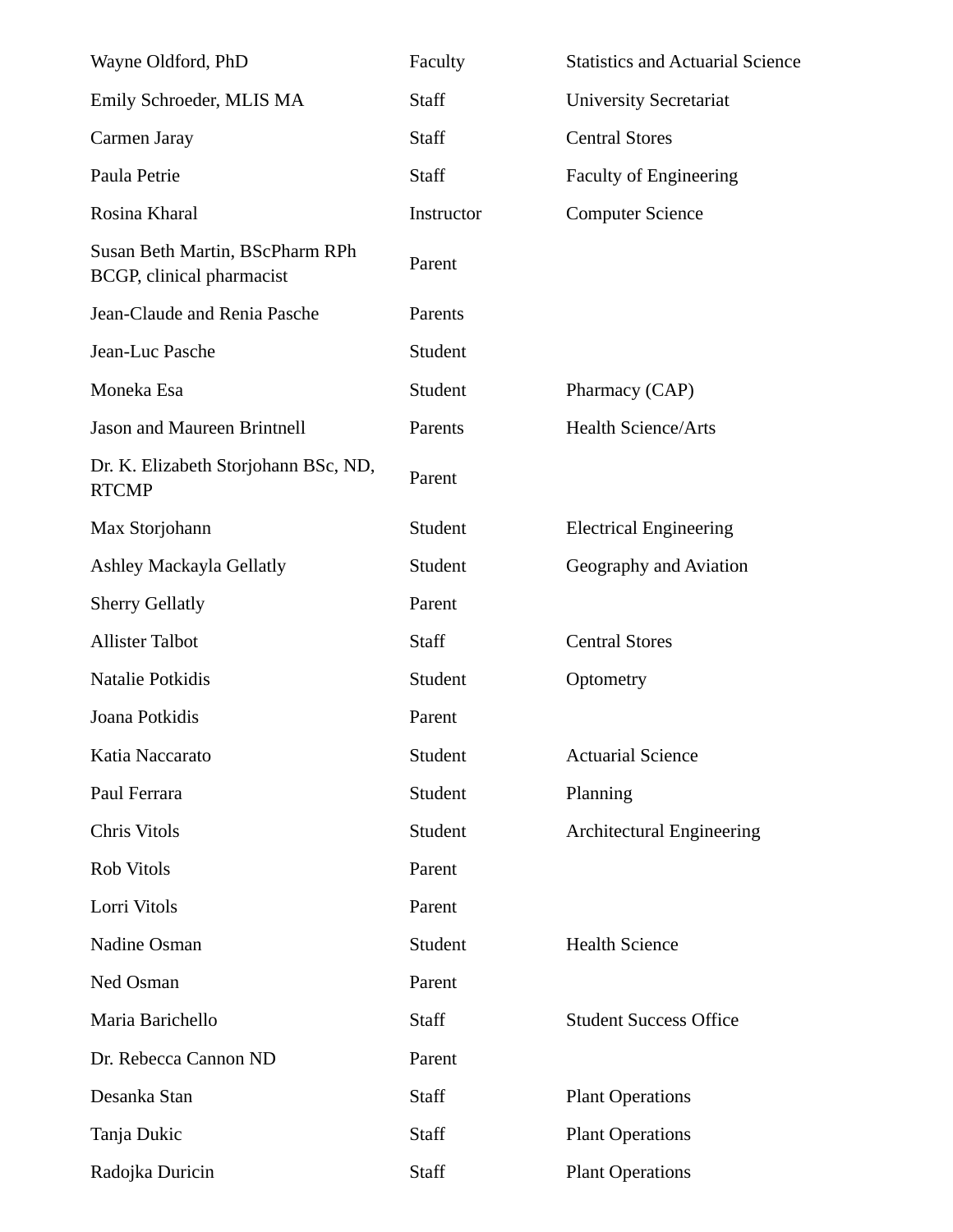| Maria Lezeu                                 | Staff   | <b>Food Services</b>                  |
|---------------------------------------------|---------|---------------------------------------|
| <b>Andre McIntyre</b>                       | Staff   | <b>Plant Operations</b>               |
| Dawn Durst                                  | Staff   | <b>Food Services</b>                  |
| <b>Brittany Latour</b>                      | Staff   | <b>Plant Operations</b>               |
| Malgorzata Kozlowska                        | Staff   | <b>Plant Operations</b>               |
| Lisa Morrison                               | Staff   | Residence                             |
| Erin Krueger                                | Staff   | <b>Food Services</b>                  |
| <b>Agnes Kordiasz</b>                       | Staff   | <b>Davis Circulation Services</b>     |
| Nikola Milicevic                            | Staff   | <b>Plant Operations</b>               |
| Fahreta Colic                               | Staff   | <b>Plant Operations</b>               |
| Richmond Xoly Lee                           | Staff   | <b>Plant Operations</b>               |
| Kenrick Jackson                             | Staff   | <b>Plant Operations</b>               |
| <b>Robert Duniec</b>                        | Staff   | <b>Plant Operations</b>               |
| Ranco Ivanovic                              | Staff   | Custodian                             |
| Mioara Lezeu                                | Staff   | <b>Food Services</b>                  |
| Ioan Ciotmonda                              | Staff   | <b>Plant Operations</b>               |
| Daniel Matheson, BMath 2018 / MMath<br>2019 | Alumnus | <b>Applied Mathematics</b>            |
| Wiesia Mazur                                | Staff   | <b>Plant Operations</b>               |
| Anita Dump, PhD                             | Parent  |                                       |
| <b>Blanca Lizarazu</b>                      | Parent  |                                       |
| <b>Adam Mihailov</b>                        | Alumnus | Chemistry                             |
| Valentina Pawlowska                         | Student | Nanotechnology Engineering            |
| Mr. and Ms. Temporao                        | Parents | Computer Science / Biomedical Science |
| <b>Stephanie Milling</b>                    | Student | Optometry                             |
| <b>Stuart and Debbie Milling</b>            | Parents | Optometry                             |
| Tatiana Bevilacqua                          | Student | Public Health                         |
| Lawrence and Tina Yu                        | Parents | Engineering                           |
| Jovana Todorovic                            | Student |                                       |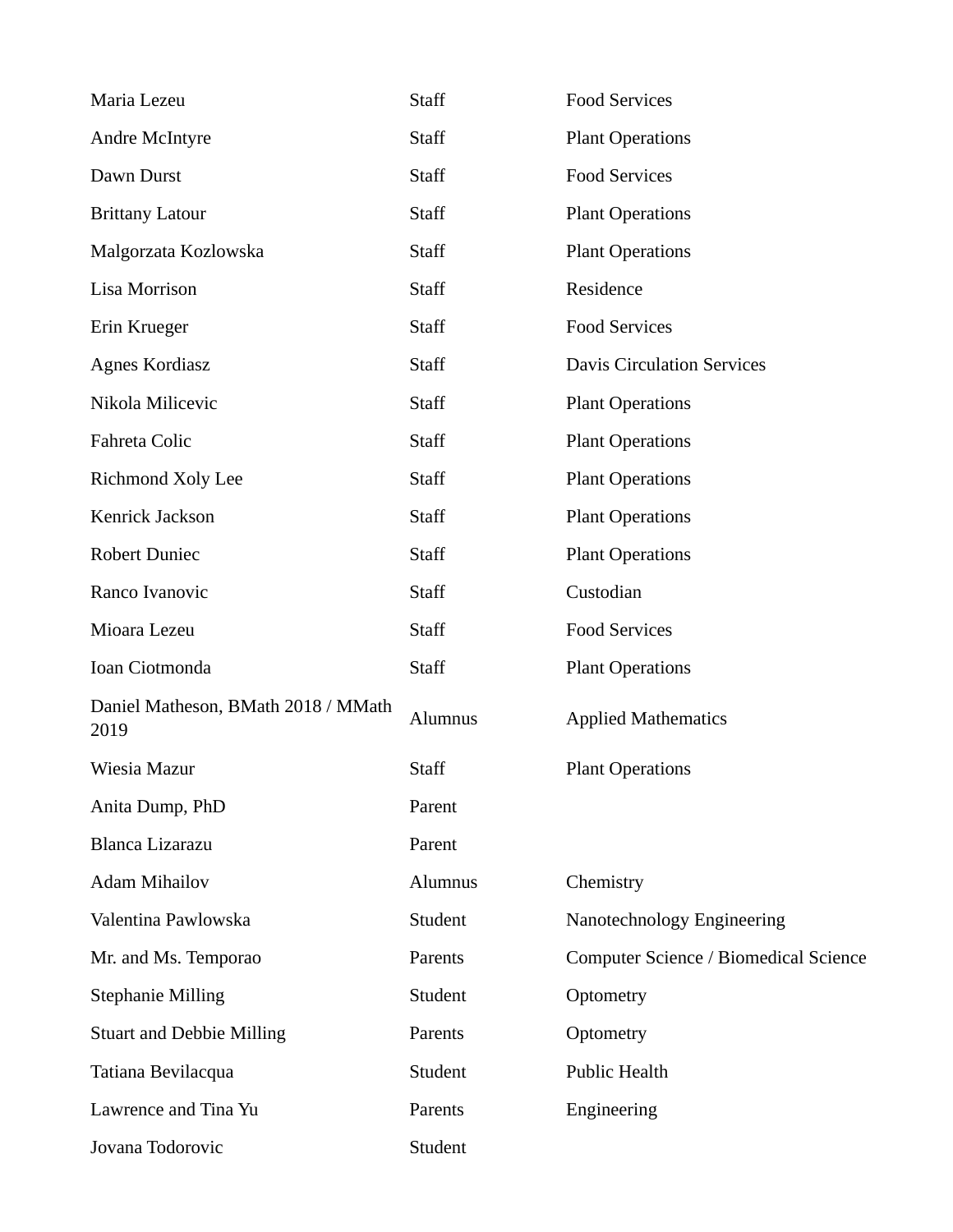| Meghan Schmuck                      | Staff          |                                                                       |
|-------------------------------------|----------------|-----------------------------------------------------------------------|
| Finnie Flores, MPH, MAEd            | Alumna         |                                                                       |
| Sholina Jivraj                      | Parent         |                                                                       |
| Tom Kiroplis                        | Parent         |                                                                       |
| Andreea Popian                      | Staff          | Advancement                                                           |
| Sonia Hiebert                       | Parent         |                                                                       |
| Dana Gavrilescu                     | Alumna         | <b>Applied Psychology</b>                                             |
| Naglaa Elmongy                      | Parent         | <b>Computer Science</b>                                               |
| Grant A. Brown, DPhil (Oxon), LL.B. | Alumnus        |                                                                       |
| Vanessa Richter, BA                 | Alumna         |                                                                       |
| Barbara Hankins, BMus, BEd, MMus    | Parent         |                                                                       |
| Steve Zafiris, DDS                  | Alumnus        | Science                                                               |
| In Sun Kim, MFA                     | Alumna/Student |                                                                       |
| <b>Patrick Doucette</b>             | Husband        |                                                                       |
| Anna Mae Dueck                      | Student        | <b>Health Sciences</b>                                                |
| Peter Cornelisse                    | Student        | Engineering                                                           |
| Rachel Vanheule                     | Alumna         | Mathematics                                                           |
| Myah Sachedina                      | Student        |                                                                       |
| George Heath                        | Student        | <b>Biology</b>                                                        |
| Cory Savage                         | Alumna         | Science                                                               |
| <b>Sharon Radic</b>                 | Staff          | Pharmacy                                                              |
| <b>Adam Svatos</b>                  | Alumnus        | Nanotechnology Engineering                                            |
| Rhiannon Lohr BASc MASc             | Alumnus        | Nanotechnology Engineering and Electrical<br>and Computer Engineering |
| Roderick MacNeill BA, MA            | Alumnus        | Philosophy                                                            |
| Dalinda Reese, MTS, MD (USA)        | Alumna         |                                                                       |
| Maria Nazeer                        | Alumna         | Psychology                                                            |
| Dr. Jeff Randall, B.Sc., DC         | Alumnus        |                                                                       |
| Patty Mah                           | Staff          | <b>Accounting and Finance</b>                                         |
| Caleb Lloyd Girard                  | MSc student    | <b>Biology</b>                                                        |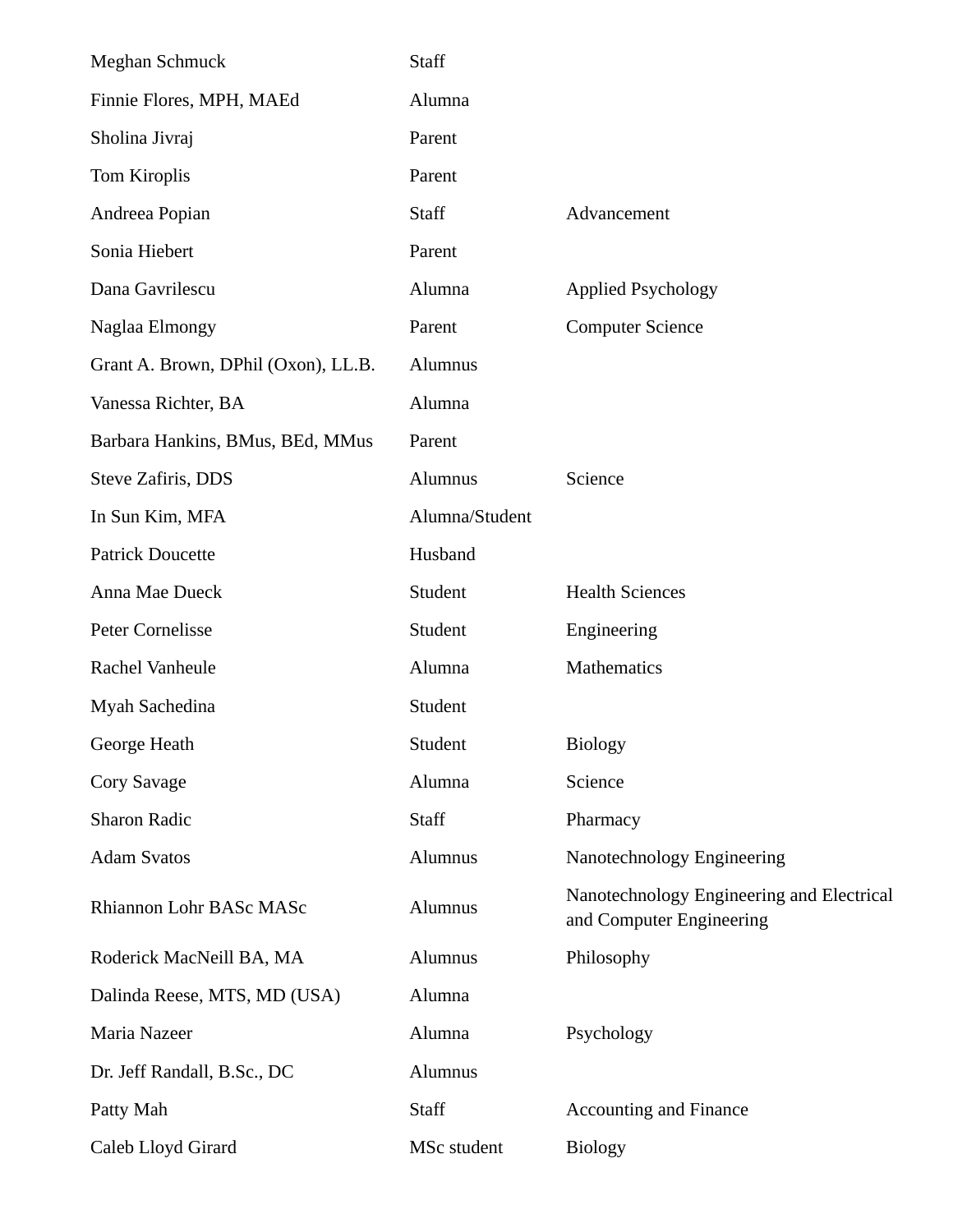| Wenyuan Zhang                  |                         | Postdoctoral fellow Physics and Astronomy |
|--------------------------------|-------------------------|-------------------------------------------|
| Kathryn Benoit                 | Staff                   | Optometry                                 |
| Ray Vander Veen                | Parent                  |                                           |
| <b>Andrew and Debra Sedore</b> | Parents                 |                                           |
| Albert Celli, P.Eng.           | Aumnus                  | Engineering                               |
| Lucas Godkin                   | Student                 | <b>Mechanical Engineering</b>             |
| Angela Meyer Sterzik, PhD      | Alumna                  |                                           |
| Svetlana Egorova               | Parent                  |                                           |
| Serguei Egorov, PhD            | Parent                  | <b>Aerospace Engineering</b>              |
| Annemarie Vander Veen          | Alumna                  |                                           |
| Cielo M. Gibson                | Alumna                  | Mathematics                               |
| Jill Morrison-Koechl, M.Sc.    | <b>PHD Student</b>      | Kinesiology                               |
| <b>Hend Shalan</b>             | Staff                   | <b>Campus Housing</b>                     |
| Caroline Taylor                | <b>Graduate Student</b> | <b>Earth and Environmental Sciences</b>   |
| Eric Wilson                    | Alumnus                 |                                           |
| Morgan Robinson                | PhD candidate           | Pharmacy                                  |
| Anita O'Connor                 | Staff                   | Co-operative Education                    |
| Ruth Witmer                    | Staff                   | Co-operative Education                    |
| Alex Lehmacher                 | Staff                   | <b>Plant Operations</b>                   |
| Hamzah Sabeeh                  | Student                 | Kinesiology                               |
| <b>Zhenle Cao</b>              | Alumnus                 | Nanotechnology Engineering                |
| Joshua Caldwell                | Student                 | Mathematics                               |
| Rodica Oprea                   | Staff                   | <b>Food Services</b>                      |
| Nadeem Lawji                   | Staff                   | Dana Porter Library                       |
| Aryamik Sharma                 | Student                 | <b>Environment and Business</b>           |
| Amr Ragab                      | Parent                  | <b>Computer Science</b>                   |
| John Vanheule                  | Student                 | Mathematics/Chartered Accountancy         |
| Johanna Wellum                 | Alumna                  | Chemistry                                 |
| Jonathan Wellum                | Alumnus                 | Science                                   |
| Saleem Ahmad                   | Alumnus                 | Engineering/MBET                          |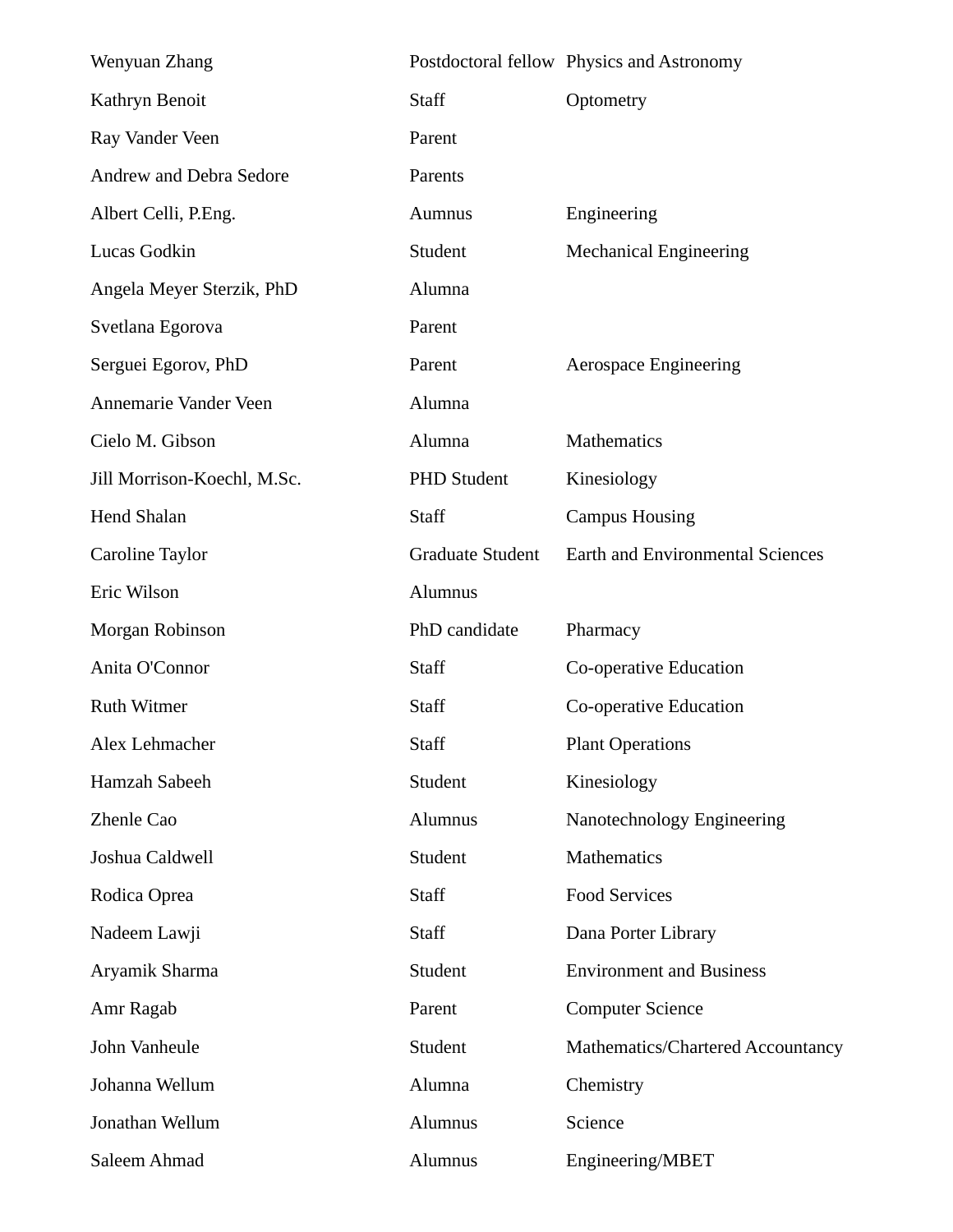| Dragan Ivic                       | Staff                        |                                         |
|-----------------------------------|------------------------------|-----------------------------------------|
| Sarah Hanna                       | Student                      | Pharmacy                                |
| Serge Lefebvre                    | Alumnus                      | <b>Mechanical Engineering</b>           |
| Dr. Amanda Ferris, ND             | Alumna                       |                                         |
| Sheila Brubacher                  | <b>Staff</b>                 | Registrar's Office                      |
| <b>Jason Mills</b>                | Alumnus/Parent               | <b>Computer Engineering</b>             |
| Janet Mills                       | Parent                       |                                         |
| Angelina Cleroux, MASc psychology | Alumna                       |                                         |
| <b>Andrew Zwart</b>               | Alumnus                      | Engineering                             |
| Stephanie Zwart                   | Alumna                       | English                                 |
| Adam Lehto, BA, MA, PhD           | Alumnus                      |                                         |
| Alex Wagler                       | Student                      |                                         |
| Sarah McCaugherty                 | <b>Staff</b>                 | <b>Earth Sciences</b>                   |
| <b>Birgit Moscinski</b>           | Staff                        | <b>Conrad Grebel University College</b> |
| Mark McRae                        | Parent                       |                                         |
| <b>Andrew Golabek</b>             | Graduate student             | Chemistry                               |
| Karen Gonçalves                   | Parent                       |                                         |
| Starbuck Orta                     | Alumnus                      | Psychology                              |
| Karli Swatridge                   | BSc, MSc                     | Alumnus                                 |
| Nathan Eddy                       | OCT, MMT, BEd,<br><b>BSc</b> | Alumnus                                 |
| Tanya Yuill                       | Parent                       |                                         |
| Chris Gupta                       | BASc (Eng),<br>P.Eng., CEO   | Alumnus                                 |
| Joe Vander Ween                   | Student                      | Engineering                             |
| <b>Myriam Nafte</b>               | Parent                       |                                         |
| Katie Kent                        | Staff                        | Mathematics                             |
| Lynn Howard, BA, MA               | Alumna                       | German and Russian Studies              |
| <b>Andrew Dixon</b>               | Student                      | <b>Renison University College</b>       |
| <b>Travis Dunn</b>                | Alumnus                      | Mathematics                             |
| Fulvia Grande-Naccarato           | Parent                       |                                         |